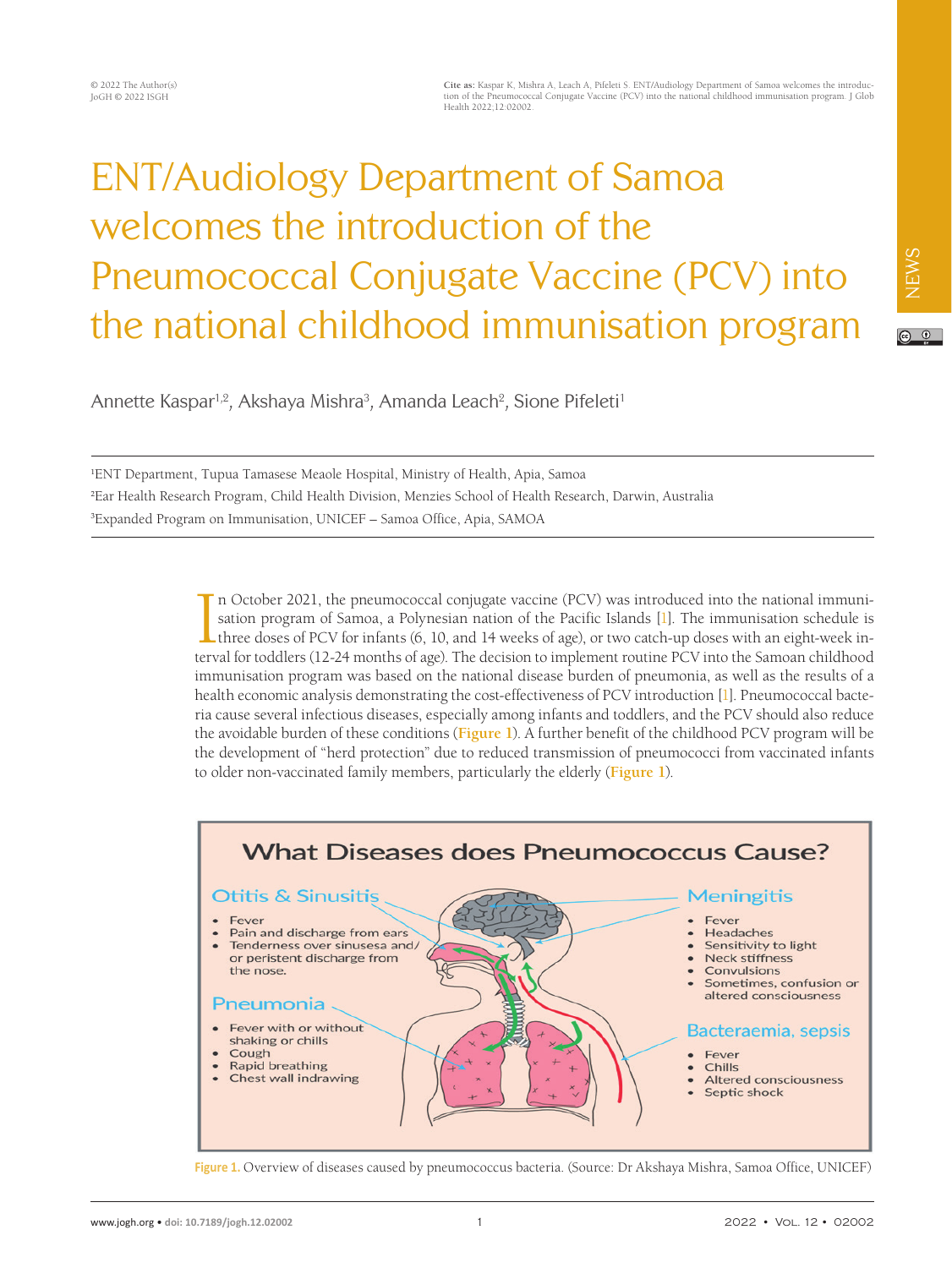Samoa has selected the 13-valent PCV which will protect against the 1, 3, 4, 5, 6A, 6B, 7F, 9V, 14, 18C, 19A, 19F, and 23F serotypes of the pneumococcus pathogen. In the above-described schedule, the PCV is recommended for premature neonates once they have reached the recommended chronological age for PCV administration, as well as for immunodeficient children who are the most at risk for developing pneumococcal disease. The 13-valent PCV has a high safety profile, and the only contraindications are previous allergic reactions to any component of the vaccine and/or infants with a moderate or severe illness (temperature over 39°C).

The Ear, Nose and Throat (ENT)/Audiology Department of Samoa welcomes the addition of PCV to the national immunisation program. It is a major public health strategy that should positively impact the rates of ear disease and associated hearing loss among Samoan infants and young children [\[2](#page-3-1)]. The Pacific Island region is estimated to have among the highest levels of otitis media (middle ear infections) and secondary hearing loss in the world [\[3\]](#page-3-2), and a public health approach has already been advocated for its prevention, early identification, and management in the Pacific Islands [[4\]](#page-3-3). We therefore welcome this additional strategy in our battle against childhood chronic otitis media and avoidable hearing loss during the most critical years of speech and language development.

# PCV AND THE PREVENTION OF OTITIS MEDIA AND HEARING LOSS AMONG **CHILDREN**

The theory behind the PCV and its prevention of otitis media and associated hearing loss is fairly straightforward. Ear disease begins early in Pacific Islander populations, with the first episode of acute otitis media occurring within the first few weeks/months of life following early nasopharyngeal colonisation by pneumococcal pathogens and their migration to the middle ear cavity via the Eustachian tube. The evidence is that the PCV reduces the nasopharyngeal load of pneumococcal pathogens, and therefore reduces the spread to the middle ear and the risk of (acute) otitis media. The causal pathogen *Streptococcus pneumoniae* (*S. pneumoniae*) is classified into 93 known serotypes, and the challenge for vaccine developers is to ensure the recommended PCV targets the relevant *S. pneumoniae* serotypes for the intended population.

Australian Aboriginal children have the highest rate of otitis media disease in the world, and the reality of an "Otitis Media Vaccine" has long been investigated. Studies from Australia found that, while the introduction of the PCV reduced the rate of ear infections for the targeted pneumococcal serotypes, ear disease remained high due to being replaced by previously less common non-vaccine pneumococcal serotypes, and persistence of other pathogens causing middle ear infections (predominantly non-typeable *Haemophilus influenzae*) [\[5](#page-3-4)[,6](#page-3-5)]. Researchers note that such replacement has not been considered for invasive pneumococcal disease (IPD). Researchers further recommend that the implementation of the PCV must be coupled with constant monitoring and evaluation of serotypes to ensure maximum efficacy of the immunisation.

## Literature review on PCV in the Pacific Islands

A literature review found seven papers investigating PCV in Pacific Island nations, with 5 from Fiji [\[7](#page-3-6)[-11](#page-3-7)], one from Papua New Guinea [\[12\]](#page-3-8), and another from Tonga [\[13\]](#page-3-9). Three of the papers from Fiji evaluated the effect of 10-valent PCV introduction in October 2012 and found that results were overall very positive. The prevalence of vaccine-serotype carriage reduced among infants, toddlers, young children, and caregivers, and the density of PCV10 and non-PCV10-serotypes was significantly lower in PCV10-vaccinated 12-23-montholds than their non-PCV10-vaccinated counterparts [\[8](#page-3-10)]. A time-series analysis also found a dramatic reduction in pneumonia hospital admissions following the introduction of the PCV10 for the 2-59 months age group [\[9](#page-3-11)]. The significant factors contributing to pneumococcal carriage and density continue to be young age, residential location, living with young children, low family income, and symptoms of upper respiratory tract infection [\[10](#page-3-12)]. This finding highlights the ongoing importance of environmental public health and improved standards of living. In a separate study, pneumococcal nasopharyngeal carriage was higher among newborns/infants born by vaginal delivery in Fiji than those born by Caesarean section, supporting the hypothesis that vertical pneumococcal transmission occurs through exposure to vaginal microbiome [\[7](#page-3-6)]. The fifth paper from Fiji was an earlier paper reporting the seven-valent PCV [\[11\]](#page-3-7).

The study from Papua New Guinea found a limited reduction in the nasopharyngeal carriage of PCV7-type pneumococci among newborns and infants receiving PCV7 compared to those not receiving it [\[12\]](#page-3-8). The authors attribute this finding to the early age of dense nasopharyngeal carriage of a wide diversity of non-PCV7 serotypes and a relatively low proportion of PCV7 serotypes in this cohort, resulting in low statistical power. Again, the lesson we can draw from the Papua New Guinean experience is that PCV is but one part of a package of public health care measures: childhood immunisation should not overshadow the role of environmental health measures in reducing the risk of infections.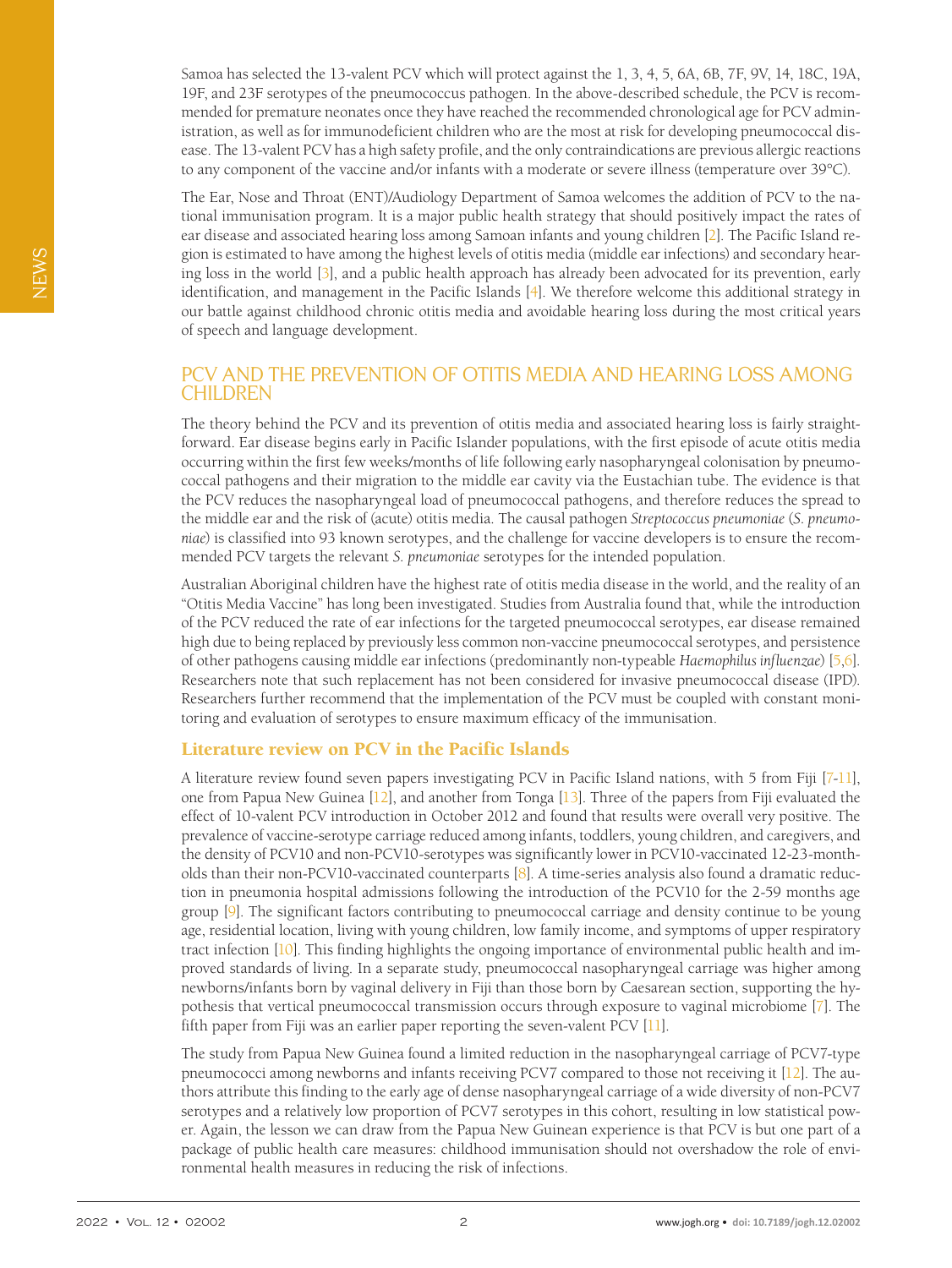The study from Tonga aimed to evaluate hospital admissions of invasive pneumococcal disease in a nation that has no pneumococcal vaccine program [\[13](#page-3-9)]. The calculated incidence rates were 113/100000 for children under 2 years, 50/100000 for children under 5 years, and 25/100000 for children under 15 years. The case fatality rate for children under 5 years was 25%. The authors urged the introduction of PCV into the national immunisation schedule for children.

## Ear disease, hearing loss, and PCV introduction in Samoa – the way forward

At this time, the foreseeable challenge in Samoa is restoring public confidence in childhood immunisation and achieving optimal immunisation coverage rates through health promotion activities [\[14\]](#page-3-13). Although the Samoan national program includes vaccines against the major infections that cause permanent (sensorineural) hearing loss (ie, measles, meningitis), vaccine hesitancy rates remain high since the tragedy that led to the measles epidemic of 2019 [\[15](#page-3-14)[,16\]](#page-3-15). The ENT/Audiology Department acknowledges the vital role of health promotion in addressing childhood hearing loss in the Pacific Islands, and we fully support a closer collaboration between our two departments in working towards higher immunisation coverage rates and lower childhood otitis media and hearing loss rates [\[14\]](#page-3-13).

The most important hearing health awareness event of the year for the Samoan ENT/Audiology Department is World Hearing Day (March 3rd). This annual event represents an opportunity to create awareness of hearing health issues, as well as promote simple public health messages that should reduce the avoidable burden of hearing loss. A key message to caregivers of infants and young children is to keep the nose clean and dry in order to prevent ear infections. In 2022, the ENT/Audiology Department will be able to announce that the PCV is a new national strategy that should positively impact on ear disease and hearing loss, and thus re-iterate the importance of complying with immunisation program recommendations.

It will be difficult to evaluate the direct impact, or any impact at all, of the introduction of PCV in Samoa on the prevalence of ear disease and hearing loss among infants and young children. Such a study would require equipment and human resources that are currently unavailable in the country, and which are unlikely to be available soon due to the COVID-19 pandemic international travel restrictions (ie, baseline and post-PCV introduction of microbiology/serotyping of causal pathogens of ear infections). Furthermore, there is no epidemiological data on ear and hearing health in Samoa. The ENT/Audiology Department aims to address this knowledge gap by conducting a clinical survey of the pattern and prevalence of ear disease among infants, pre-school children, and primary school students in Samoa during 2022-2023. Should a similar study be repeated in 5 years' time to monitor for any changes, a reduction in ear disease rates will be difficult to attribute directly to the introduction of the PCV.

However, our discussion should not lose sight of the bigger picture. The implementation of PCV will reduce pneumococcal diseases and their morbidity and mortality rates. Samoan children will be healthier as a result, and health promotion messaging should continue to focus on immunisation confidence, healthy nutrition/lifestyles, and environmental health and hygiene. From the ENT/Audiology perspective, the anticipated reduction of upper respiratory tract infections should reduce secondary ear diseases and hearing loss.

# **CONCLUSIONS**

The ENT/Audiology Department of Samoa welcomes the introduction of the 13-valent PCV into our national immunisation program. It is an important strategy for reducing middle ear infections and avoidable hearing loss among infants and young children, and we encourage our Pacific Island neighbours to similarly embrace the PCV where possible.

### **Acknowledgments:** None.

#### **Funding:** None.

**Authorship contributions:** AK drafted the manuscript following a presentation to the Samoan Medical Association on PCV by Dr Akshaya Mishra. All co-authors reviewed and provided feedback on the manuscript, and AK made revisions as required. All authors approved the final manuscript for submission.

**Competing interests:** The authors completed the ICMJE Unified Competing Interest Form (available upon request from the corresponding author) and declare no conflicts of interest.